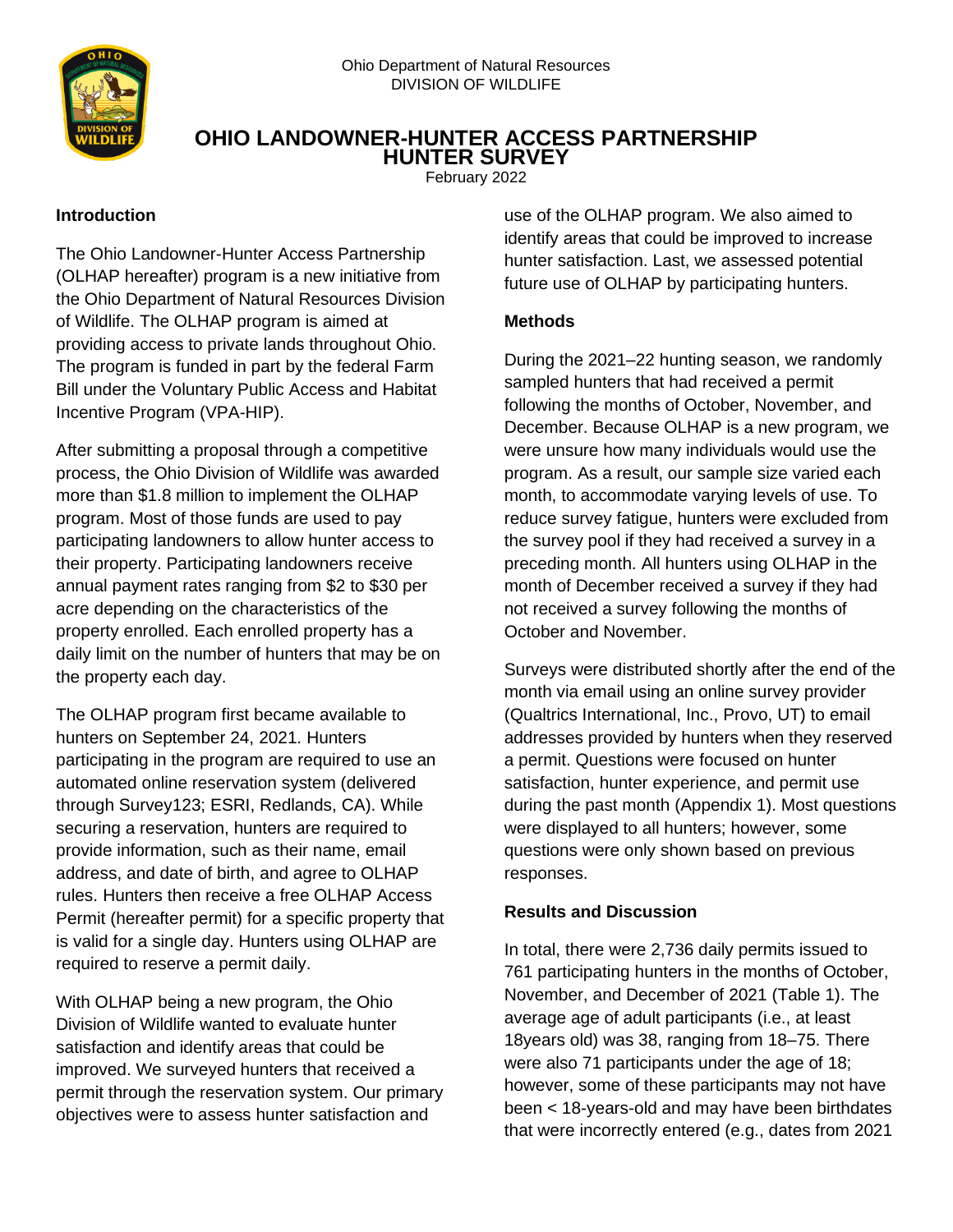were often identical to the date for the issued permit). The majority of hunters (92%) using the OLHAP program were Ohio residents (Table 2). Other states with a notable number of users were the neighboring states of Michigan (3%), Pennsylvania (2%), and West Virginia (1%). Less than 1% of hunters using OLHAP were from Florida, Georgia, Indiana, New York, and Vermont. Most daily permits were used to pursue deer (87%) during the months of October, November, and December 2021, with others using permits to pursue any game species (6%), small game (4%), waterfowl (1%), turkey (less than 1%), and other game species (less than 1%).

A total of 570 surveys were distributed and we received 257 responses across the three months, for a response rate of 45% (Table 1). Overall, 90% of survey respondents indicated they were satisfied or somewhat satisfied with the OLHAP program (Fig. 1). Other respondents were relatively neutral towards the program (4%) and 6% of respondents indicated they were dissatisfied or somewhat dissatisfied with the program. Most respondents plan to use the OLHAP program again in the future (87%; Fig. 2). A small portion of respondents claimed they would not use the program again (2%) and 11% indicated that they may use the program again in the future.

Respondents were asked follow-up questions based on their satisfaction with the program. If a respondent indicated they were either neutral or dissatisfied with the OLHAP program at some level, they were asked what could be done to increase their satisfaction. Given the popularity of the program, it is difficult to quantify what led to dissatisfaction with the program based on survey responses due to the low number of responses (Fig. 3A). Adding more land throughout the state could increase the satisfaction and increase the number of participants.

In contrast, respondents that were satisfied at some level with the program were asked what led to their satisfaction with the program. The lack of crowding on OLHAP land (i.e., the daily limit on the number of hunters on each property), the OLHAP reservation system, and the fact that OLHAP

properties were close to them were the most popular responses for their satisfaction with the program (Fig. 3B). While some permit holders had trouble with the reservation system, many individuals liked this aspect of the program. The reservation system also permitted the division to limit access and led to a lack of crowding on properties enrolled in the OLHAP program. The lack of crowding on these properties led to a satisfactory experience for many permit holders.

Use of daily access permits was high. Overall, 72% of survey respondents indicated that they used their permit every time they were issued one in the last month (Fig. 4). However, not every daily permit was used, with 21% of respondents indicating that they only used their permit some of the time and 7% never used their permit in the last month. When permits were used, most respondents indicated they spent more than two hours on the property on average (86%; Fig. 5). Most users (64%) indicated that encountered game while using the OLHAP program (Fig. 6A). Across all months, 17% of permit holders indicated that they harvested game while using their permit (Fig. 6B).

Most users (92%) were hunting on property outside of the OLHAP program (Fig. 7). As OLHAP is a new program, this is not too unexpected. Most hunters had likely secured access on private property or had planned to use public hunting land. Surprisingly, 8% of survey respondents had only hunted on OLHAP program property within the last month. The number of individuals only using the OLHAP program may increase in the future.

Letting the public know about a new program can be a challenge. We evaluated how permit holders learned about the program. Many folks found out about the OLHAP program on the ODNR website, through social media, and by word of mouth (Fig. 8). Still others indicated that they learned about the program from OLHAP signs on property enrolled in the program and through newspapers, various publications, podcasts, and radio shows. Maintaining a diverse suite of marketing tools can help to increase awareness of the OLHAP program among both hunters and interested landowners.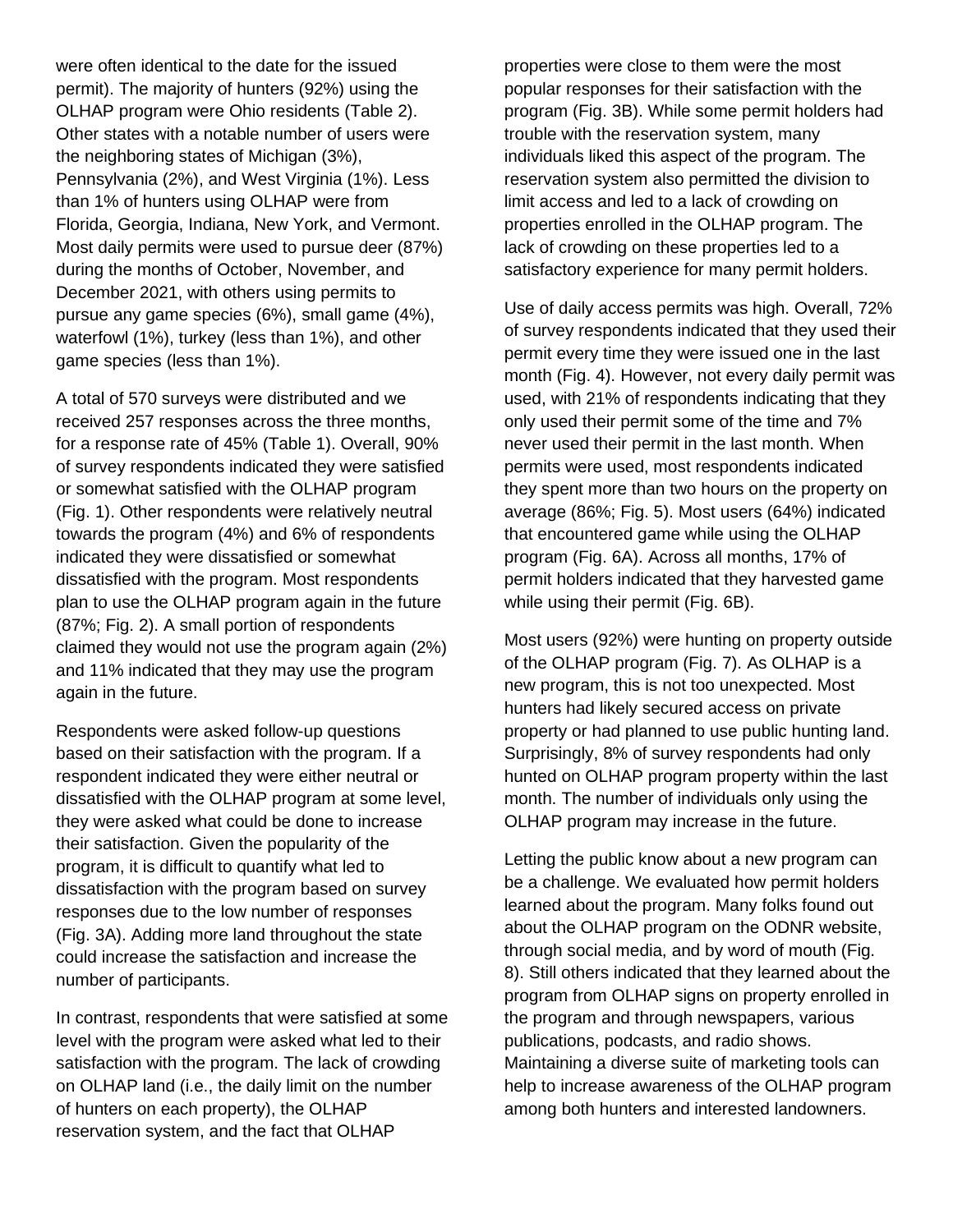During the first three months of the OLHAP program, participants were overwhelmingly satisfied with program. Using feedback provided by hunters, the Ohio Division of Wildlife can alter this program to increase hunter satisfaction and better market the program to increase hunter participation. By adding additional property, the division will likely increase both hunter participation and satisfaction.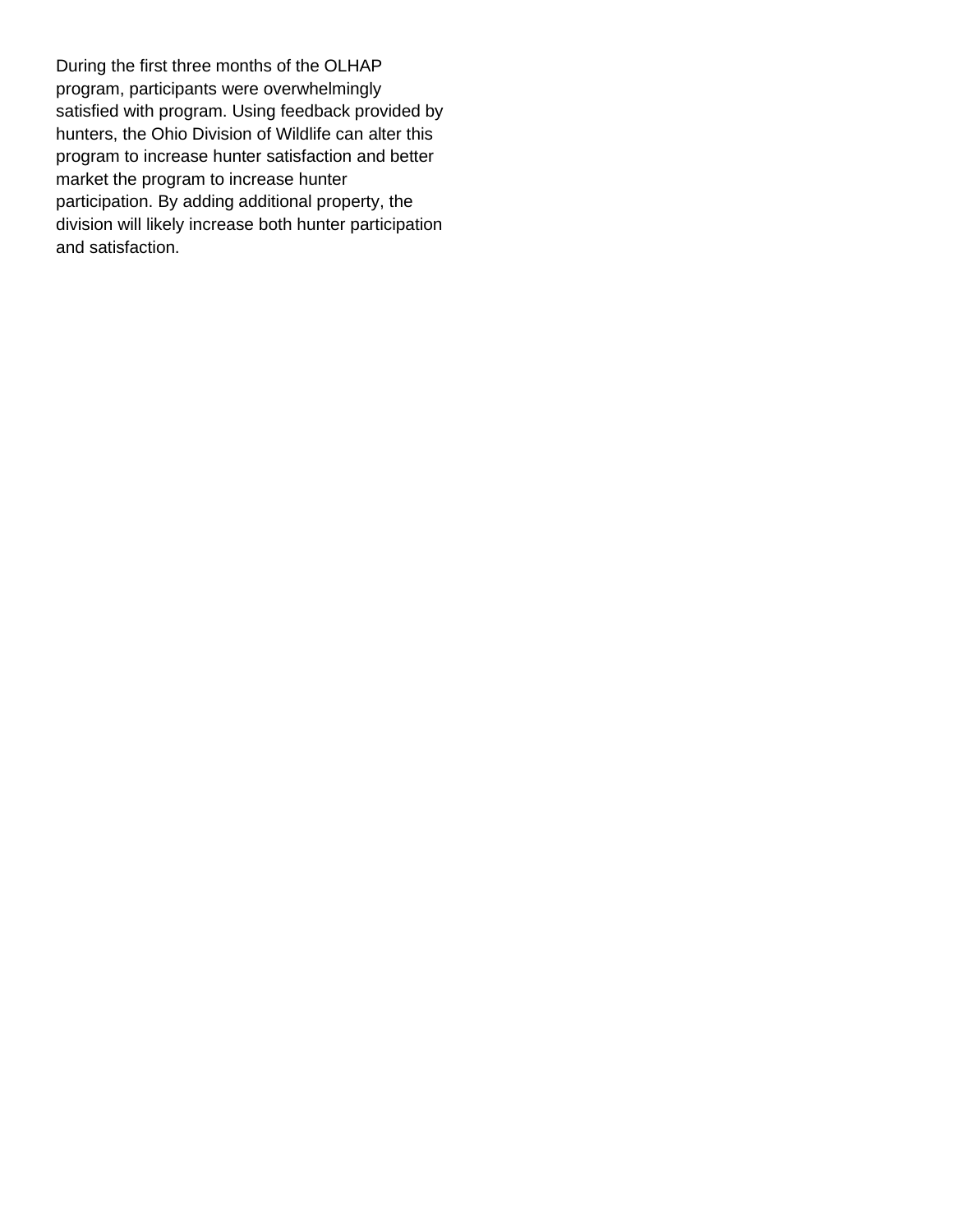**Table 1.** The number of daily access permits issued through the Ohio Landowner-Hunter Access Partnership program reservation system, number of unique hunters, number of survey recipients and respondents, and response rates for the months of October, November, and December. The total column for Unique Hunters is across all months and excludes participants that used the program across multiple months.

|          | Daily   | Unique         | Survey            | Survey      | Response |
|----------|---------|----------------|-------------------|-------------|----------|
| Month    | Permits | <b>Hunters</b> | <b>Recipients</b> | Respondents | Rate     |
| October  | 883     | 294            | 100               | 44          | 44.0%    |
| November | 1,406   | 535            | 300               | 124         | 41.3%    |
| December | 446     | 243            | 170               | 89          | 52.3%    |
| Total    | 2,736   | 761            | 570               | 257         | 45.1%    |



**Figure 1.** Responses by month distributed to randomly selected hunters using the Ohio Landowner-Hunter Access Partnership program reservation system regarding their satisfaction with the program.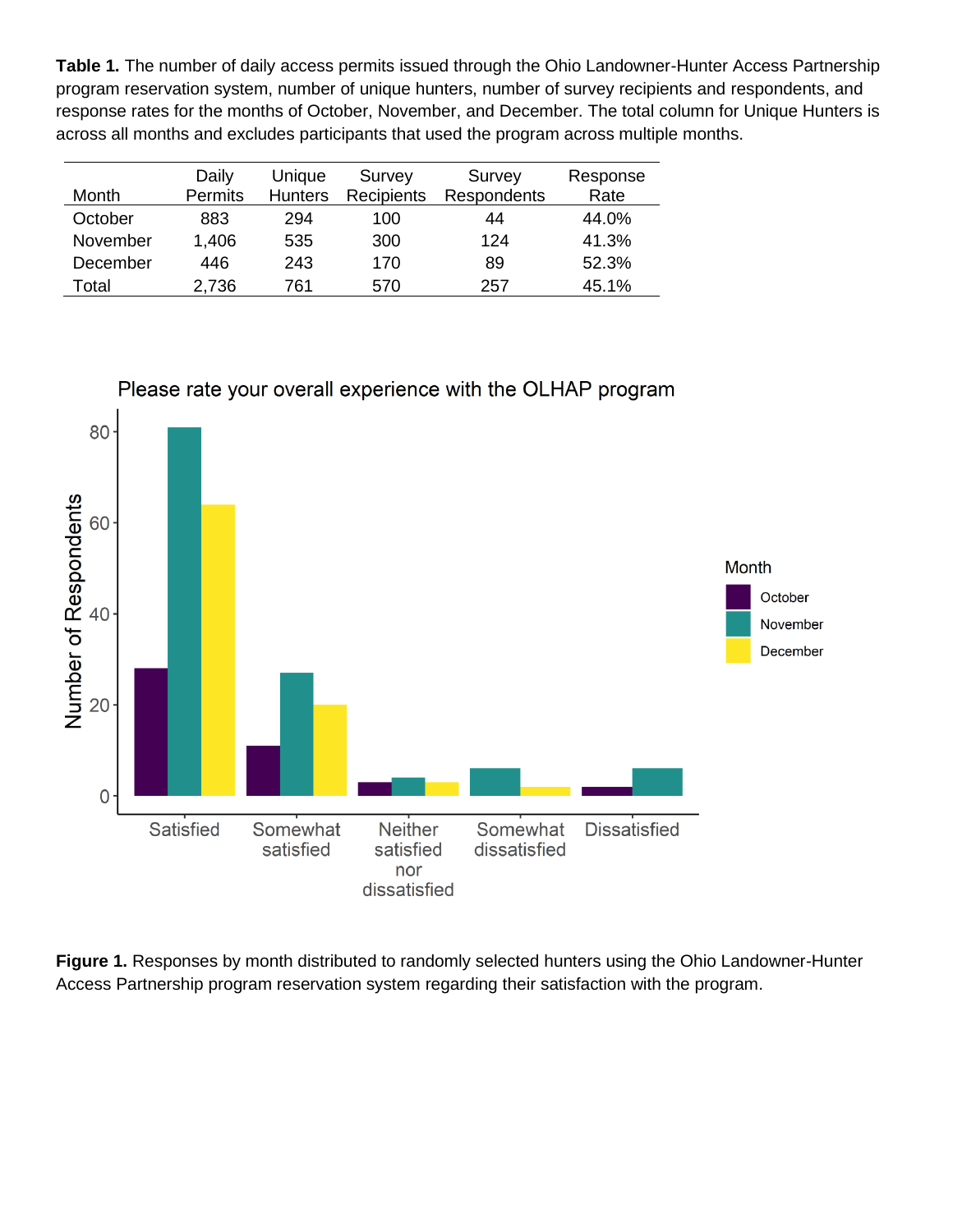

**Figure 2.** Responses by month distributed to randomly selected hunters using the Ohio Landowner-Hunter Access Partnership program reservation system regarding their future use of the program.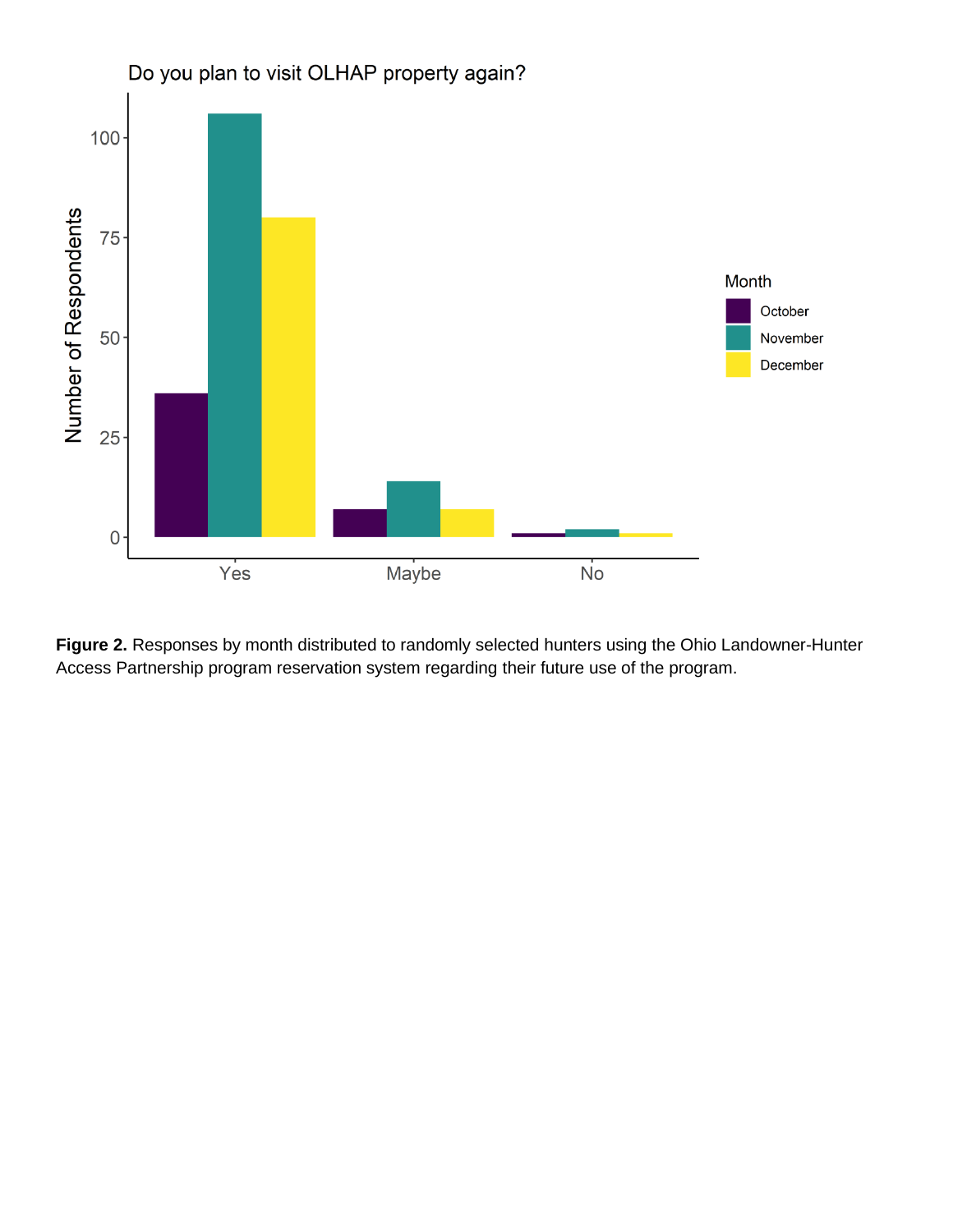

well-marked me

**Figure 3.** Responses by month distributed to randomly selected hunters using the Ohio Landowner-Hunter Access Partnership program reservation system. Questions were displayed to respondents based on their dissatisfaction (A;  $n = 26$ ) and satisfaction (B;  $n = 223$ ) with the OLHAP program. Respondents could select multiple options.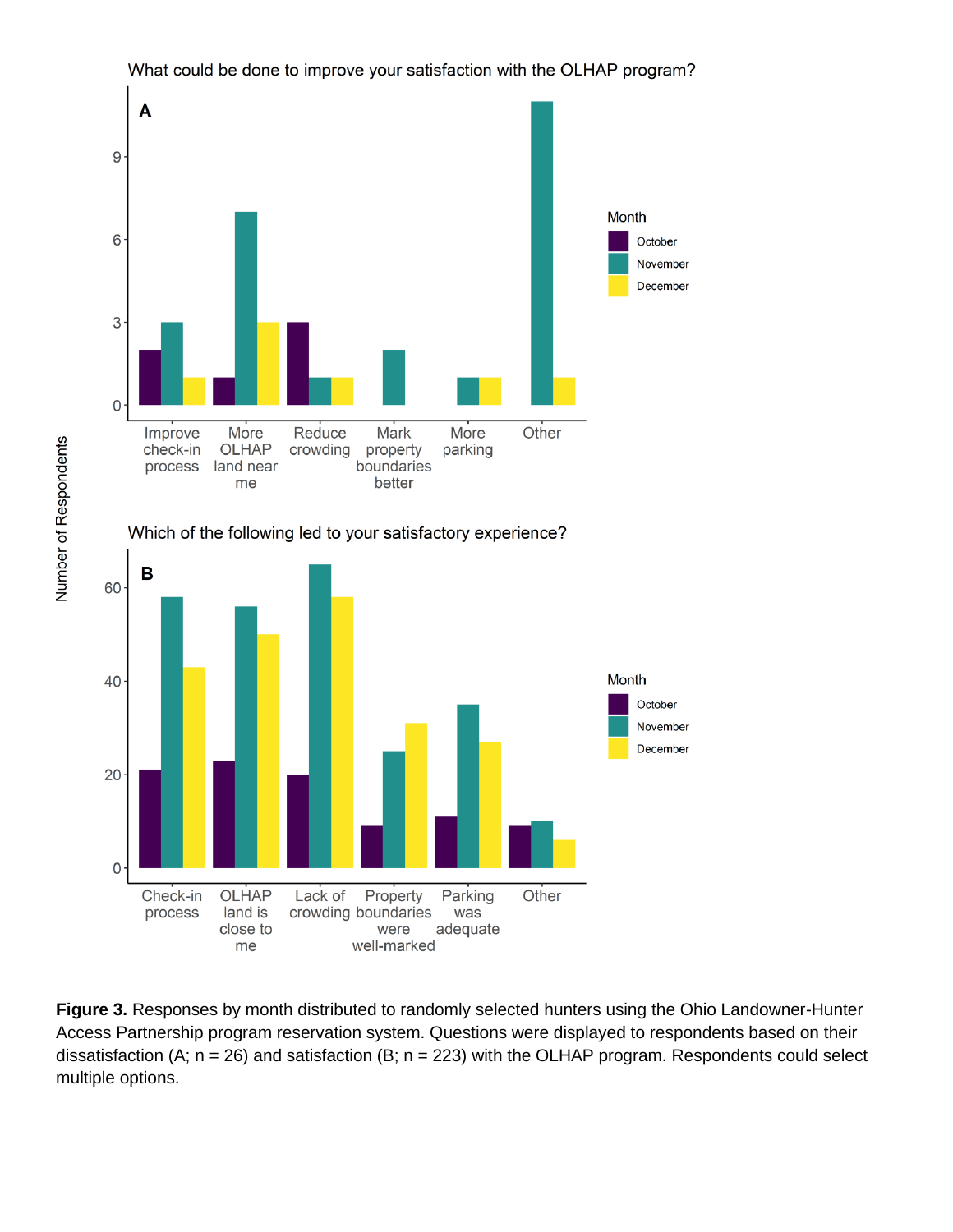

**Figure 4.** Responses by month distributed to randomly selected hunters using the Ohio Landowner-Hunter Access Partnership program reservation system regarding use of permit within the past month.



In the last month, how much time did you typically spend hunting on OLHAP property each day?

**Figure 5.** Responses by month distributed to randomly selected hunters using the Ohio Landowner-Hunter Access Partnership program reservation system regarding use of permit within an average day.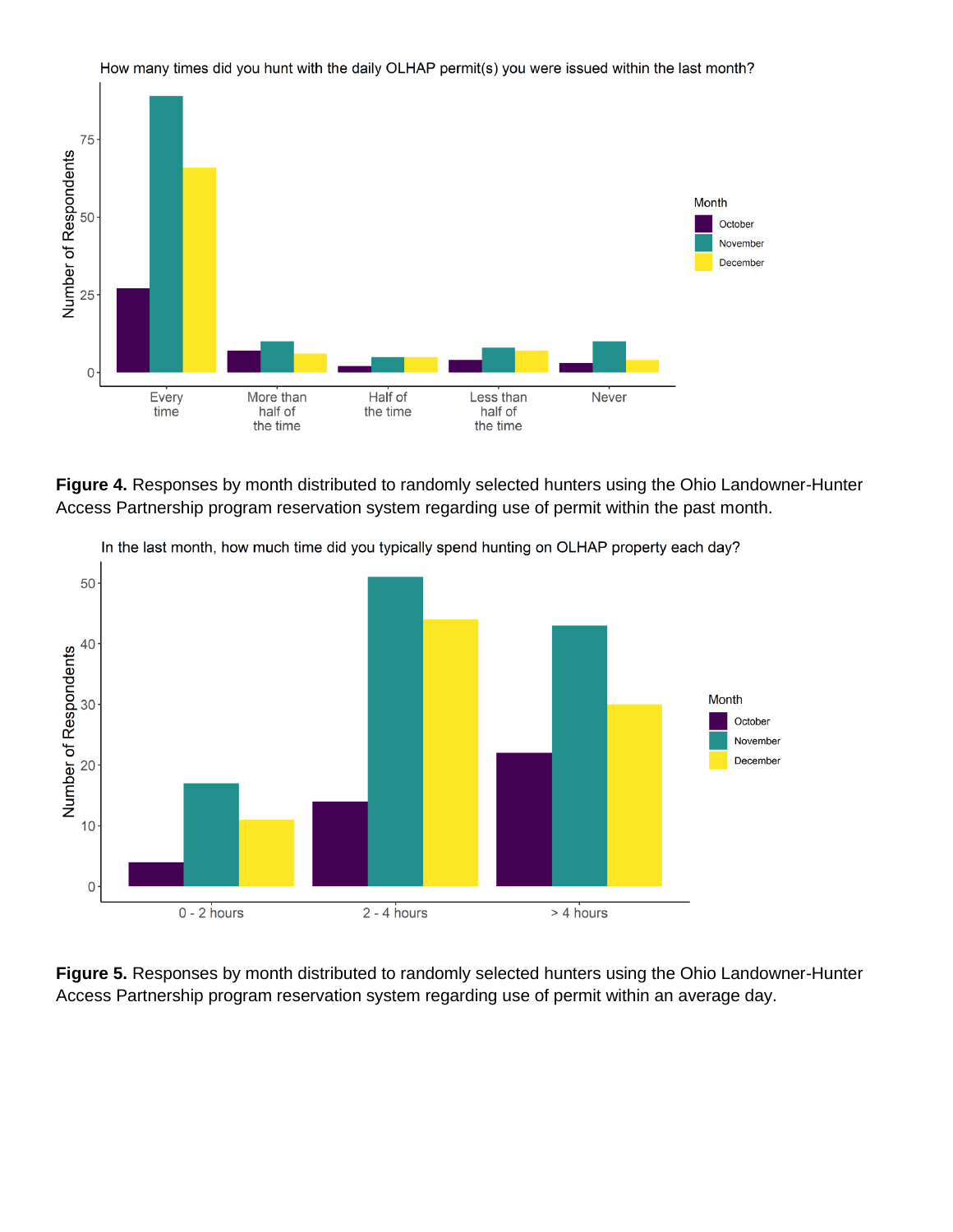

**Figure 6.** Responses by month distributed to randomly selected hunters using the Ohio Landowner-Hunter Access Partnership program reservation system of survey respondents that encountered game (A) and harvested game (B).

Number of Respondents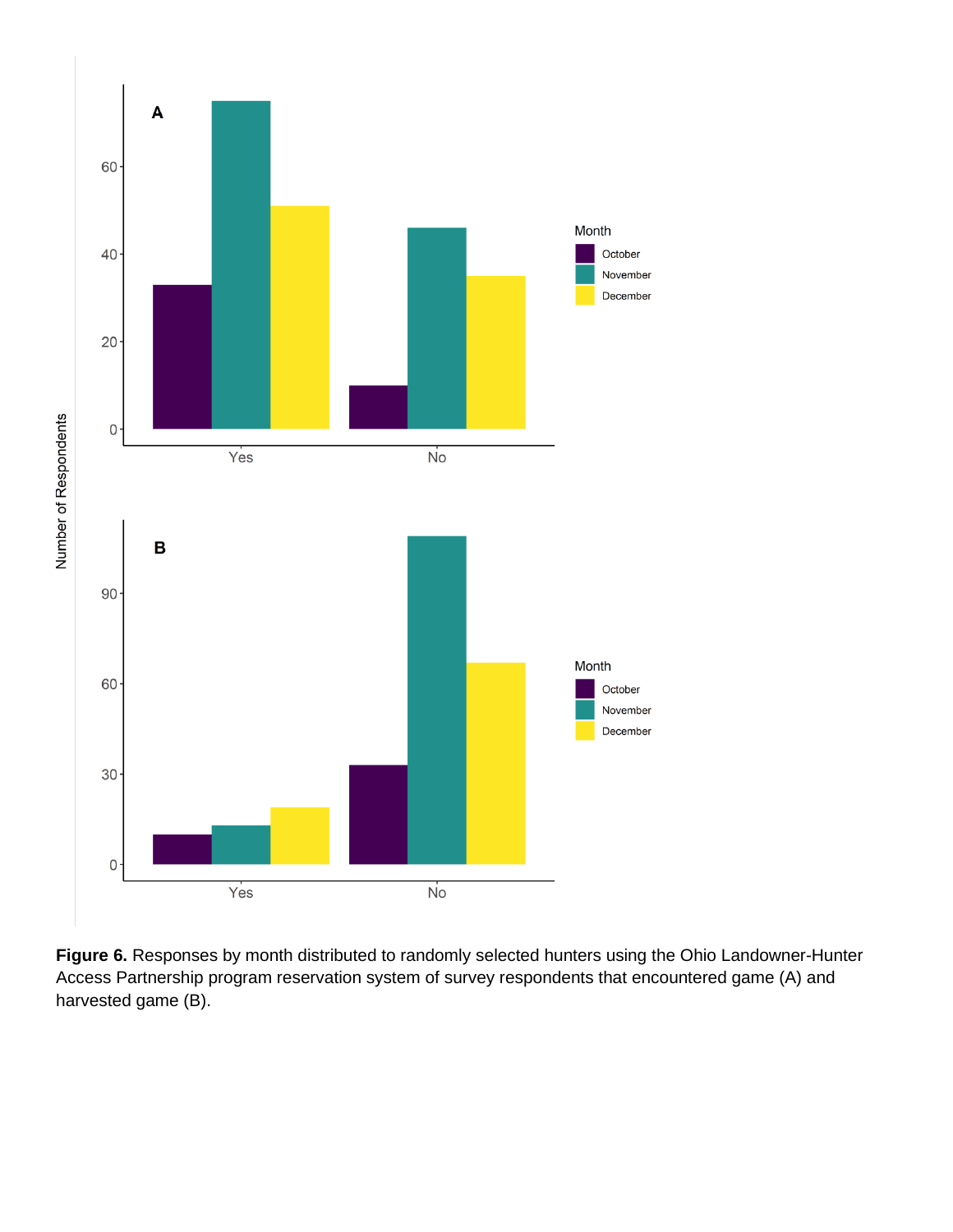

**Figure 7.** Responses by month distributed to randomly selected hunters using the Ohio Landowner-Hunter Access Partnership program reservation system regarding hunting activity.



How did you hear about the OLHAP program? Check all that apply

**Figure 8.** Responses by month distributed to randomly selected hunters using the Ohio Landowner-Hunter Access Partnership program reservation system regarding how survey respondents heard about the program. Respondents could select multiple options ( $n = 255$ ).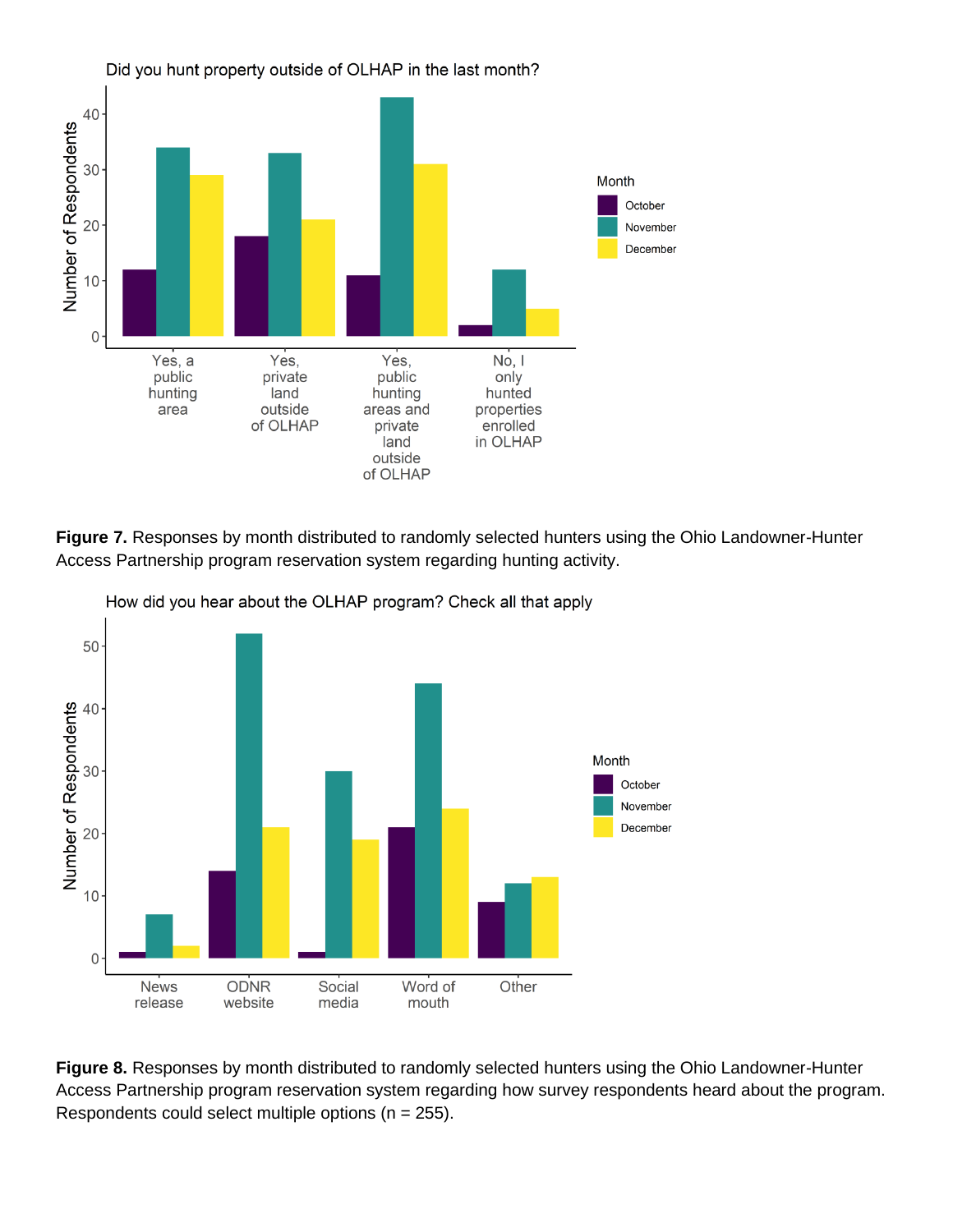### **Appendix 1. Survey introduction and questions with the display logic.**

Dear Ohio Hunter,

You reserved at least one permit in the Ohio Landowner/Hunter Access Partnership (OLHAP) program within the last month. Your feedback will help to improve the program going forward. Thank you,

Ohio Division of Wildlife

1. Please rate your overall experience with the OLHAP program. (*Displayed to all*)

- A. Satisfied
- B. Somewhat satisfied
- C. Neither satisfied nor dissatisfied
- D. Somewhat dissatisfied
- E. Dissatisfied

2. What could be done to improve your satisfaction with the OLHAP program? (*Displayed if C, D, or E were selected in Q1*) Check all that apply

- A. Improve check-in process
- B. More OLHAP land near me
- C. Reduce crowding
- D. Mark property boundaries better
- E. More parking
- F. Other

3. Please describe what could be improved to increase your satisfaction with the OLHAP program. (*Displayed if F selected in Q2*)

• Open text box

4. Which of the following led to your satisfactory experience? Check all that apply. (*Displayed if A or B selected in Q1*)

- A. Check-in process
- B. OLHAP land is close me
- C. Lack of crowding
- D. Property boundaries were well-marked
- E. Parking was adequate
- F. Other

5. Please describe what led to your satisfactory experience. (*Displayed if F selected in Q4*)

• Open text box

6. How many times did you hunt with the daily OLHAP permit(s) you were issued within the last month? (*Displayed to all*)

- A. Every time
- B. More than half of the time
- C. Half of the time
- D. Less than half of the time
- E. Never

7. In the last month, how much time did you typically spend hunting on OLHAP property each day? (*Displayed to all*)

- A.  $0 2$  hours
- B.  $2 4$  hours
- $C_{\alpha} > 4$  hours

8. How did you hear about the OLHAP program? Check all that apply (*Displayed to all*)

- A. News release
- B. ODNR website
- C. Social media
- D. Word of mouth
- E. Other

9. Please describe how you heard about the

OLHAP program. (*Displayed if E selected in Q8*)

• Open text box

10. Do you plan to visit OLHAP property again? (*Displayed to all*)

- A. Yes
- B. Maybe
- C. No

11. Did you encounter game on OLHAP property? (*Displayed to all*)

- A. Yes
- B. No
- 12. Did you harvest game on OLHAP property? (*Displayed to all*)
	- A. Yes
	- B. No
- 13. Did you hunt property outside of OLHAP in
- the last month? (*Displayed to all*)
	- A. Yes, a public hunting area
	- B. Yes, private land outside of OLHAP
	- C. Yes, public hunting areas and private land outside of OLHAP
	- D. No, I only hunted properties enrolled in OLHAP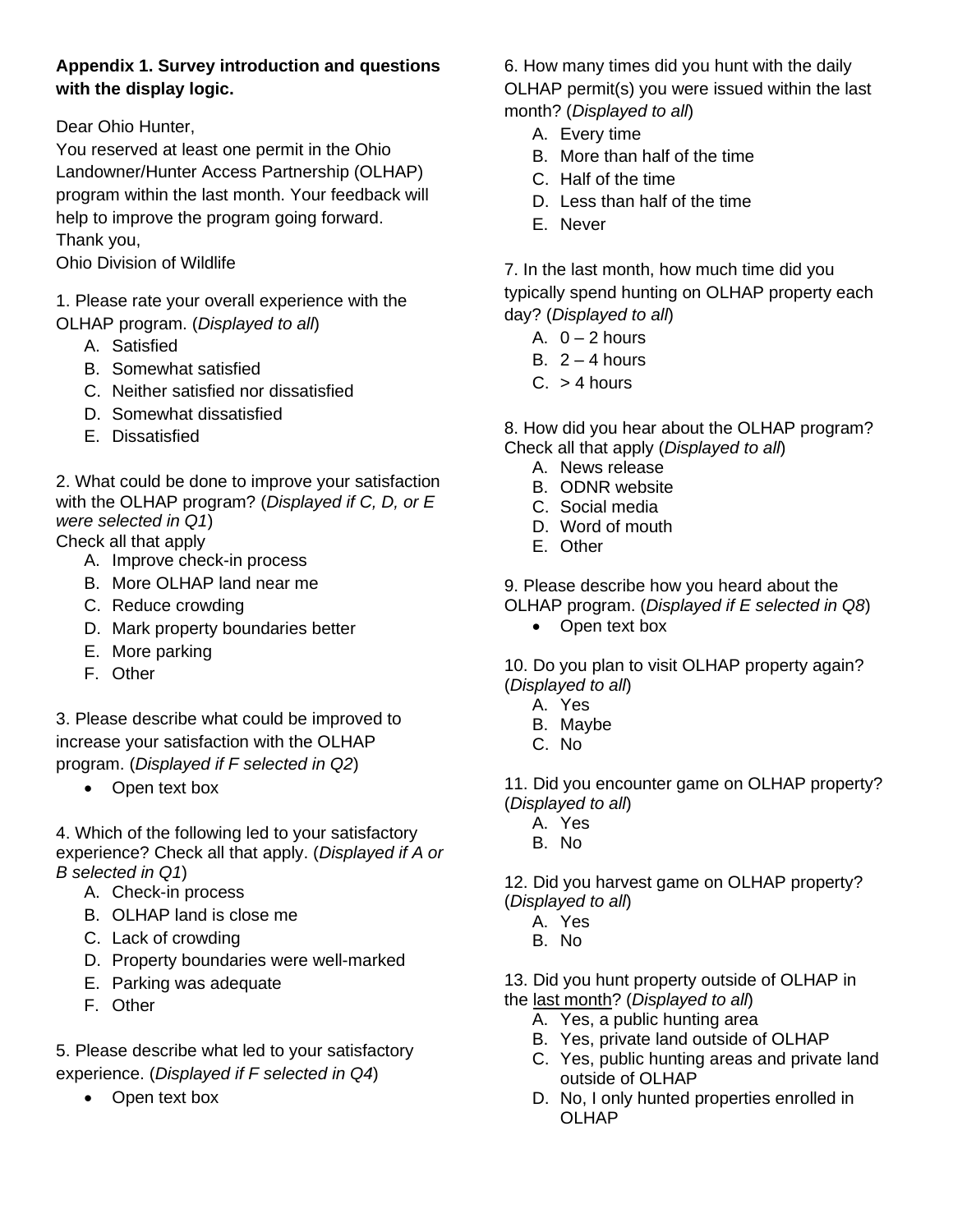14. What is your Customer ID? Your customer ID can be found on hunting license, fishing license, or permit. (*Displayed to all*)

• Open text box

15. If you have any additional comments on the OLHAP program, please enter them below. (*Displayed to all*)

• Open text box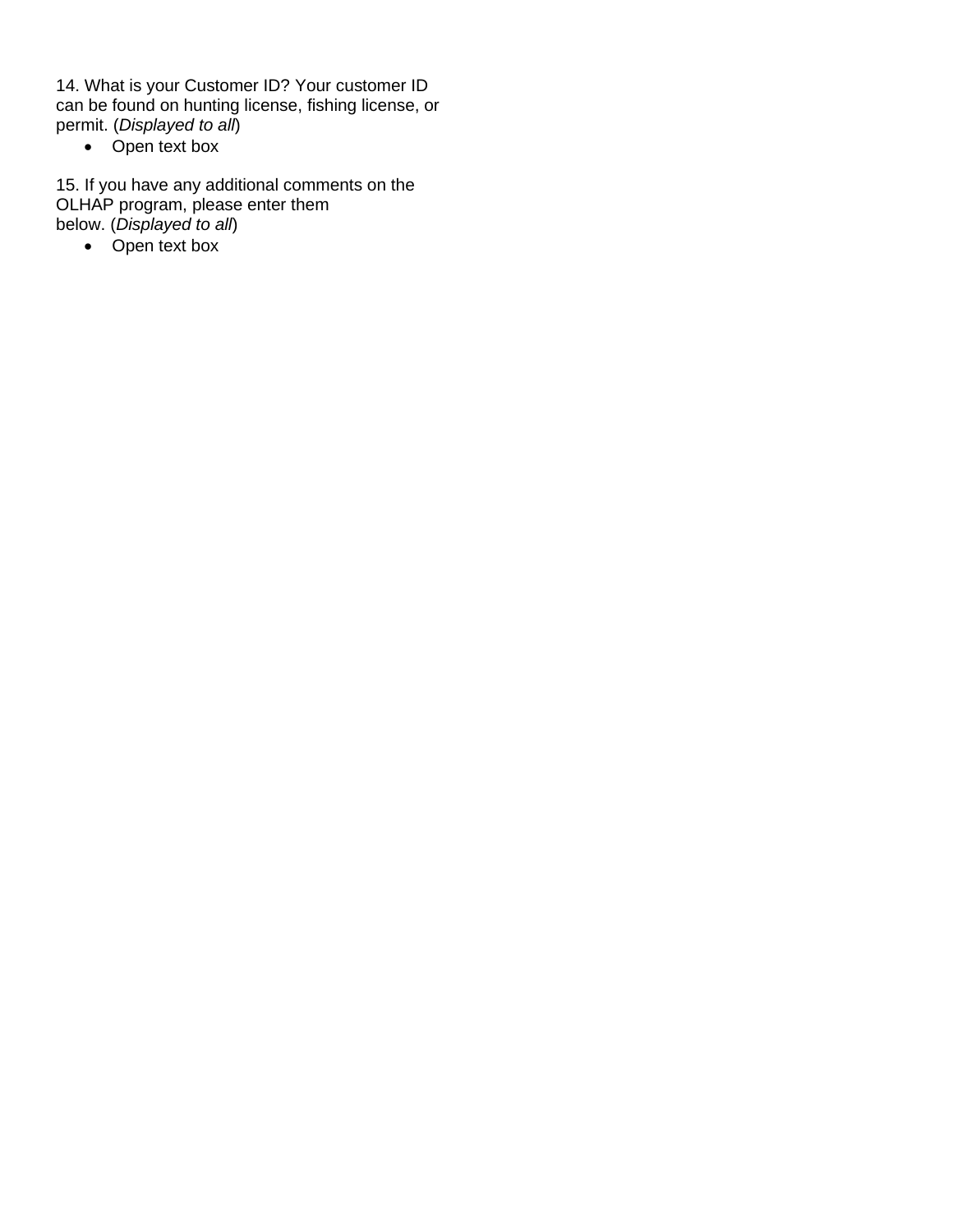**Appendix 2.** Comments provided by survey respondents to questions with an open text box by question. All comments are exactly as survey respondents provided them.

**3. Please describe what could be improved to increase your satisfaction with the OLHAP program.**

I got to only Hunt one time and never could get logged back in to hunt again don't know if system is down if I could get back in to hunt would be a pretty cool program

Access was blocked to this property on the access road as soon as I turned off the main road by a resident's truck parked n the middle of the access road.

Longer then 1 day permits would be nice. Maybe 2 or 3 days

Needs to be marked better that there us no gun week hunting on these properties. Now that I have a ticket to deal with. I will not be using this program again.

Could not believe the amount of trash left behind. Also, there were four blinds left on the property. Clearly, someone was trying to establish rights by placing blinds across property. Really didn't leave a whole lot of options to hunt the area without sitting on top of a blind.

The land owner came by oblivious to the fact we registered and had permission, yelling at us.

We were harassed by some guy that claimed to be the caretaker of the property and were told to leave, that we could not have guns on the property.

Does anyone from the State walk these properties? Walked two of them for opportunities, 1st one of 330+ acres, less than 1/3 of it was accessible, no access because of un-crossable ravines?? 2nd property was a waste of time?? Can't believe that the State & ODNR is spending money without first making sure that of a 330 acre parcel , maybe 80+ is truly huntable! Sounds like they could have spent \$2400 NOT \$9900 ????

Of the properties in Columbiana county, they seem to be all swampy or across a creek. Hard to get into for people who have trouble traversing.

firearms for deer hunting and better education of the program to the land owners that sign their ground up. one of the local land owners that has their ground signed up and getting paid to let people hunt was out harassing the hunters for being on his land that was signed up when they had a permit to be on it that day.

land had no cover for game.

Property appears to be severely over hunted. Tree stands and feeders everywhere. Small game was pretty much extinct.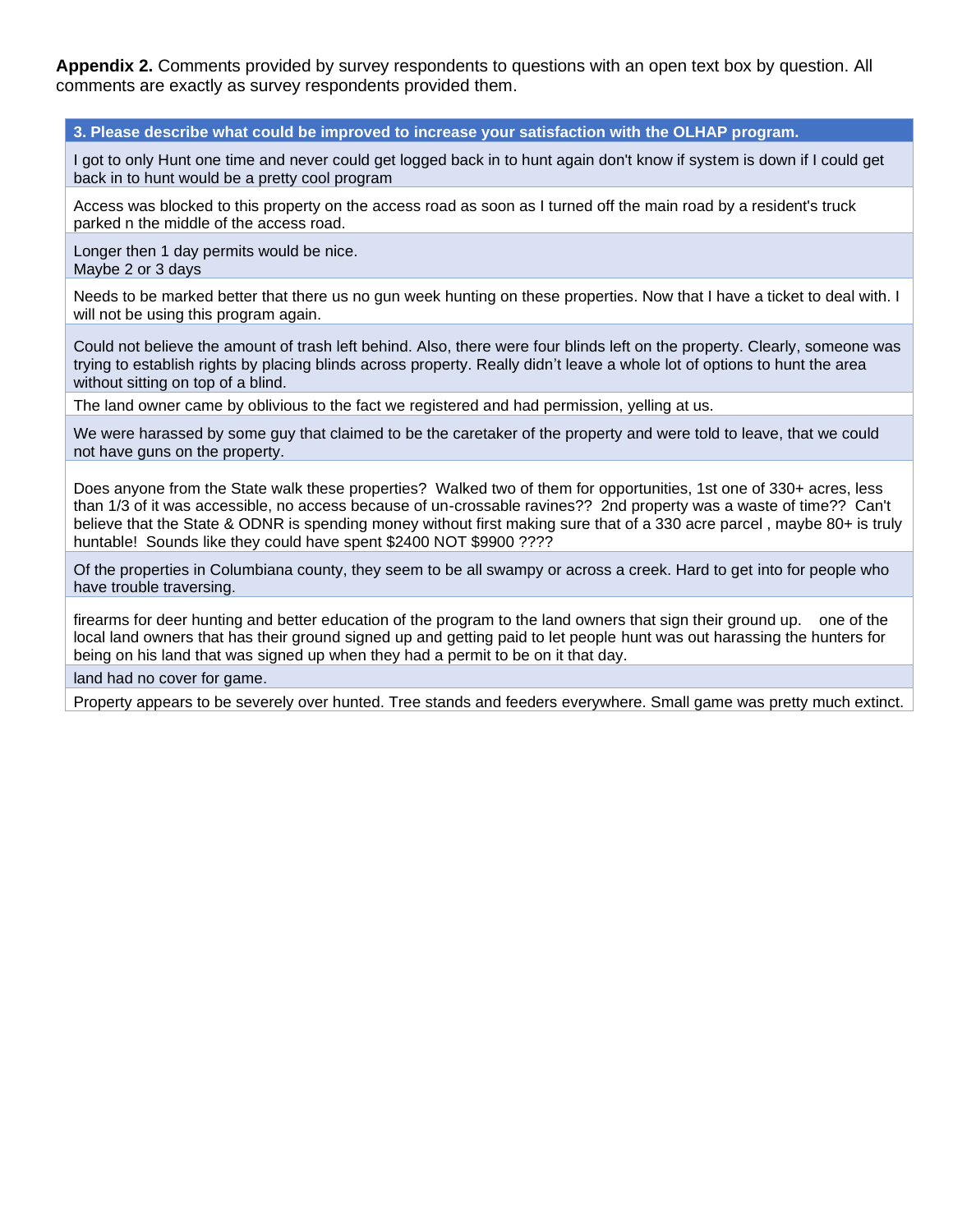#### **5. Please describe what led to your satisfactory experience.**

The only reason that I had a satisfactory experience was due to the fact that I could bumble my way through the process and get a result.

As for actually going to the property that I selected, i was deterred by the weather which you cannot control.

I look forward to trying again to be able to hunt a property soon.

Rules and system where easy to understand

It provides good access to some of these great properties.

Easy sign up process and a lot of deer activity and other small game

Everything about the program is well run. It's a great resource for people such as myself, a military member, who are constantly looking for additional areas outside of over-crowded public areas.

I like that is new and limited to hunters by acre. I wish they were close to my home. I have to drive at least 40 minutes to the nearest one. I like that you can shoot a doe with a management tag.

I don't have any land that i hunt other than public hunting land, this gave me more opportunity to hunt land that isn't anything goes(not me).

New area to try

I personally love the idea of providing private property access to hunters as it is becoming more more difficult to get access on your own. But I also believe in my county there isn't enough public land to support the amount of hunters, so maybe start a funding to allocate larger amounts of land to create park district of sorts for hunting for the public. This would help to take some of the pressure off the over hunted areas and give more opportunity for others to hunt and control the deer population as well as possibly lowering poaching problems.

The opportunity to hunt private land.

Easy check. Lots of properties so far for being a new program. I love the mapping system.

Overall a good experience. Seemed as though multiple hunters were hunting my area which pushed deer away at the same time due to most likely being over hunted.

I had a really hard time finding the property I wish that once I reserve my spot you could provide an address for gps or Google maps that would be awesome I really appreciate this new program an would also like to see if there is opportunity for people to have possible leased land to aquire through the odnr thanks for all you do!

It was all of the above. Check in process, boundaries were marked well, only one permit per property

Deer population... No \*\*\*\*\*\*\* people...

Close to home, QUALITY habitat, see n plenty of deer, not crowded, and the guys that have hunted it for 20 years stopped to talk to me (multiple), they were not only friendly but helpful.

This is the best thing that has happend to me as a hunter in my area of ohio

The ability to access new areas that have not been overly pressured is great. I would like to thank all the landowners for their cooperation with the odnr in this project.

The property was a great choice, great big area nice amount of deer. Awesome woods and a good experience overall.

Opportunity to explore/experience new pieces of Ohio

the opportunity to hunt in a different location

We have been hunting public land and we were trying our luck with a private less pressured property. I just think this is a great program, I can go out on land and know I'm alone or with my hunting partner by amount of spots available, and I don't have to worry about bumping into other hunters and messing up each other's hunts. I am so appreciative of the landowners that are participating in the program and the ODNR for all their work as well. The ODNR does a great job maintaining habitat and providing great hunting. Thank you

The land owners were verry friendly and the property was well marked I do wish there was a clause that allowed the original hunter to bring up to 2 youths with them as a companion and still count as 1 hunter Especially since the youths would have to be in constant un aided communication both visual and audible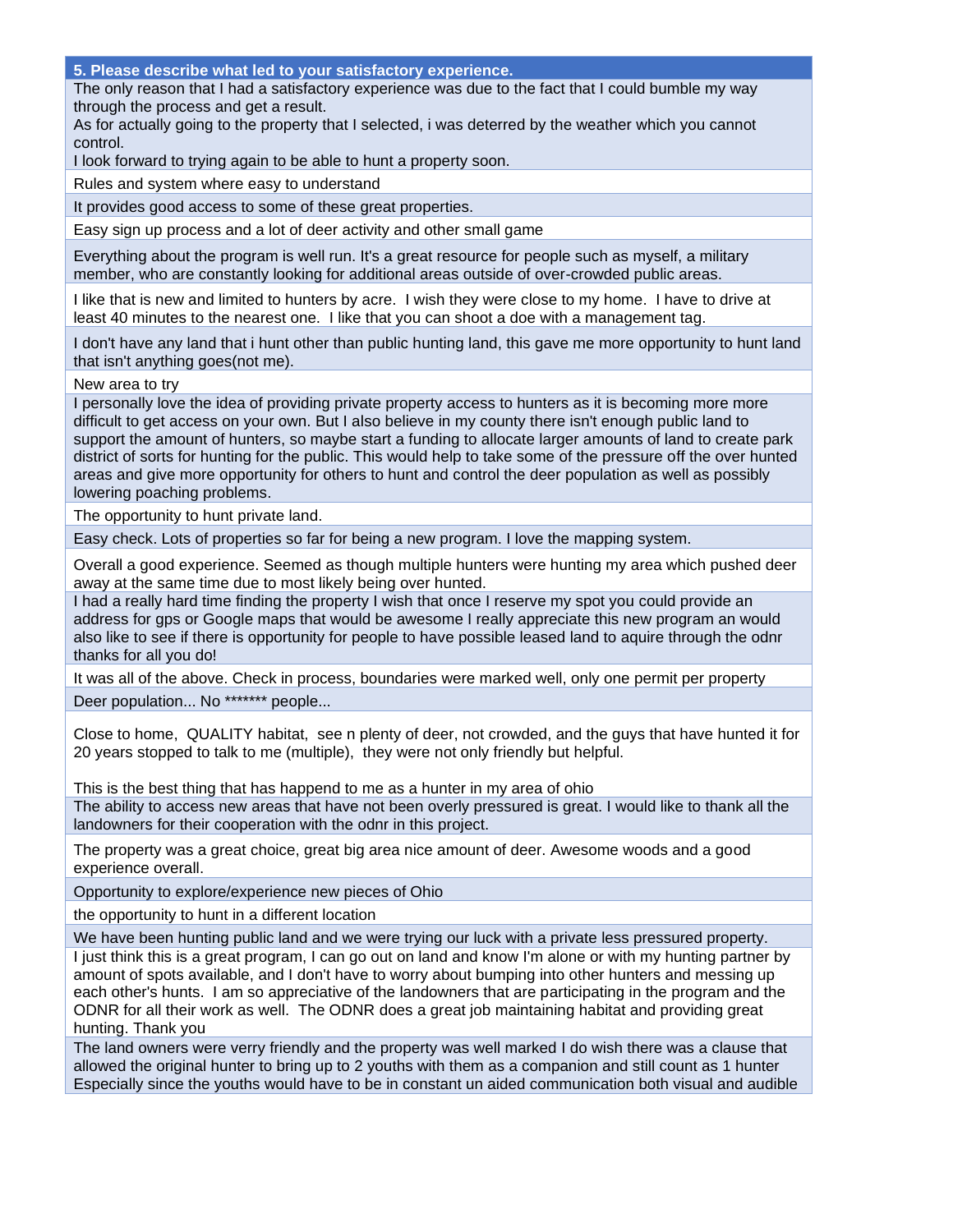| 9. Please describe how you heard about the OLHAP program.                                                                                               |  |  |  |  |
|---------------------------------------------------------------------------------------------------------------------------------------------------------|--|--|--|--|
| Another person                                                                                                                                          |  |  |  |  |
| Odnr hunting and trapping regulation                                                                                                                    |  |  |  |  |
| It was in a Farm Bureau Publication                                                                                                                     |  |  |  |  |
| Posted signs                                                                                                                                            |  |  |  |  |
| I saw an OLHAP sign and googled it                                                                                                                      |  |  |  |  |
| In ODNR Regulations law book                                                                                                                            |  |  |  |  |
| Division of wildlife officer                                                                                                                            |  |  |  |  |
| I randomly found an olhap sign                                                                                                                          |  |  |  |  |
| Looking for private land to hunt on in Ohio.                                                                                                            |  |  |  |  |
| one of my friends saw a sign on an OLHAP property and we checked it out online                                                                          |  |  |  |  |
| O <sub>2</sub> Podcast                                                                                                                                  |  |  |  |  |
| Ohio outdoor news paper                                                                                                                                 |  |  |  |  |
| Farm Bureau publication                                                                                                                                 |  |  |  |  |
| Sign posted on property                                                                                                                                 |  |  |  |  |
| Saw the sign posted on the property.                                                                                                                    |  |  |  |  |
| podcast                                                                                                                                                 |  |  |  |  |
| Heard it from a dnr office I talked to on the phone. I was inquiring about a property that had a sign that<br>said "wildlife area hunting and fishing". |  |  |  |  |
| Drove by and saw the sign                                                                                                                               |  |  |  |  |
| The orange sign that I saw when leaving my neighborhood.                                                                                                |  |  |  |  |
| Pheasants forever                                                                                                                                       |  |  |  |  |
| Saw sign when driving by property on highway                                                                                                            |  |  |  |  |
| magizine article                                                                                                                                        |  |  |  |  |
| <b>SWCD/NRCS newsletter</b>                                                                                                                             |  |  |  |  |
| I have hunted this property since 1996. Tom Nesbitt the landowner is a very nice man and has allowed<br>me and my kids to hunt his property since 1996. |  |  |  |  |
| Hunting book                                                                                                                                            |  |  |  |  |
| I saw a sign on property near my house                                                                                                                  |  |  |  |  |
| Weekly Division of Wildlife email newsletter                                                                                                            |  |  |  |  |
| 02 Podcast                                                                                                                                              |  |  |  |  |
| Hunters safety course                                                                                                                                   |  |  |  |  |
| Seen the signs on my neighbors property                                                                                                                 |  |  |  |  |
| I was researching hunting land in ohio and stumbled across an article on google.                                                                        |  |  |  |  |
| Took a class threw the odnr for cleaning deer an they told us about it.                                                                                 |  |  |  |  |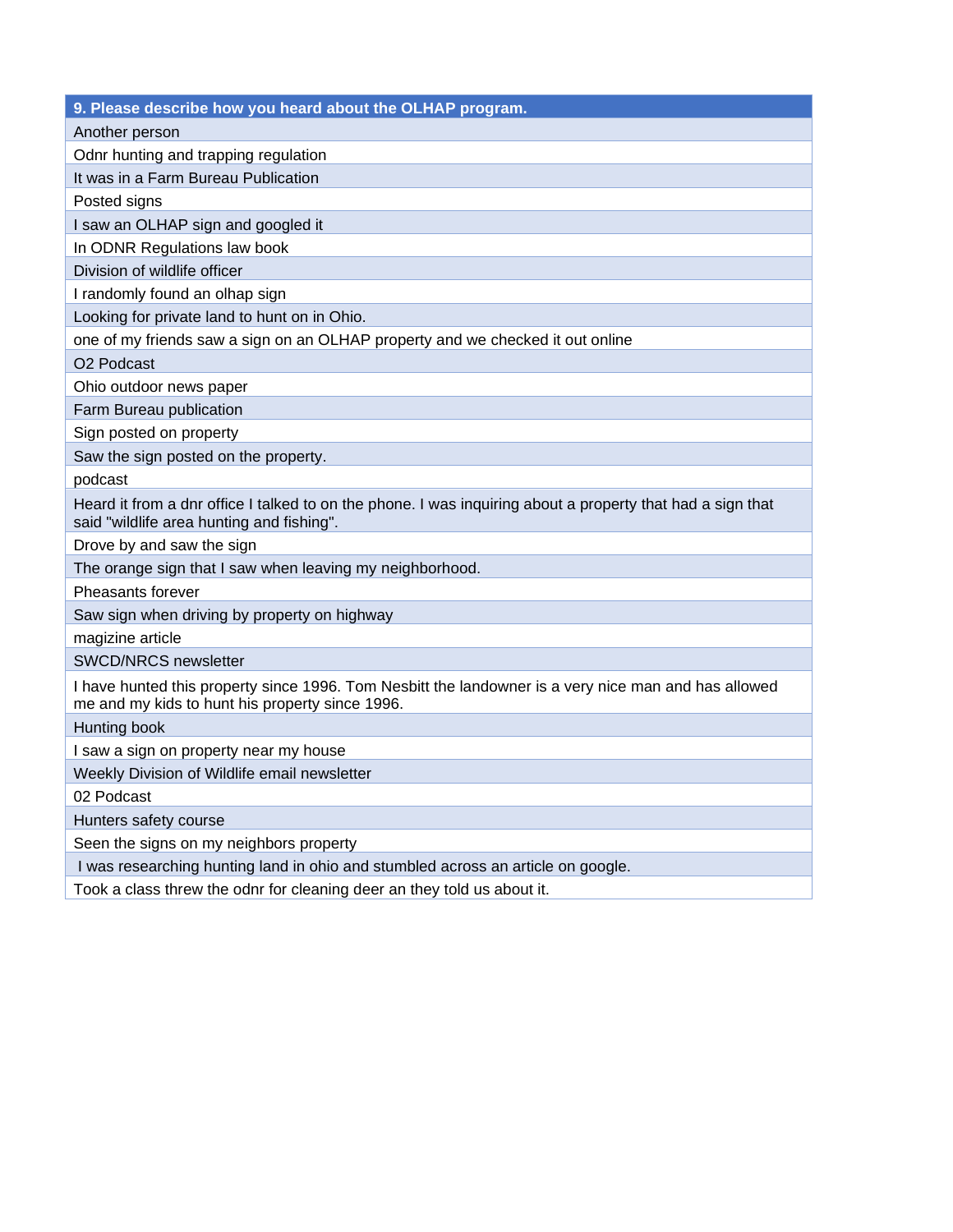#### **15. If you have any additional comments on the OLHAP program, please enter them below.**

Love the program idea. Was not a fan of a duck hunter who was unaware of the program coming in to 'scout' an area, when I was the only one with a daily permit for the area. Believe it will only continue to get better once more properties are involved, and knowledge of the program grows.

I have no other comments at this time.

Some properties do not have well marked parking areas

Great program and look forward to using it more

Although I did get one permit for a day, I didn't actually get to hunt. The next time I was able to hunt, the permit for that property was already issued. I like the program and would love to see more properties enrolled.

Love what you guys are doing makes hunting a little easier for me

Keep it up! Awesome program.

I think it is a great program, just wish there were more properties available near me!

The parking on Tom deeds south property needs alternate parking on the opposite end of the property.

This is a wonderful program

The check in process needs fixed. It allows more permits then what is supposed to be issued for each area.

The check-in system becomes a 'race'• right at 8pm and if multiple people open the form at that time more than the allotted permits can be granted (I saw this several times). So the permit will say -1/1 positions open.

I love the program! It would be helpful to those of us who have to plan ahead for vacation days to be able to reserve the days for these properties further in advance (at least a week). And it'd be great if more landowners participated so keep pursuing this please.

Allowing smaller permit sizes so there aren't as many hunters

Need to make sure only one permit is given out. Says on my Shelley road property across the street from my house that there should only be one person in there. There's been multiple tags and multiple people in there almost every day.

Great program - I hope it expands!

Great program with new opportunities to hunt game. Excited to see the program expand to new locations. Seems like a benefit for hunters and property owners who need to prevent over population. I'm sure many farmers would appreciate the chance to participate. Signing in allows them to keep track of who is on their land, where they are allowed to be, and protects them from any liabilities.

This is looking to be a great program! Looking forward to additional properties in the future. Has the Cleveland museum of natural history been notified about this program? They have a lot of properties in the Northeast area. Also, a downloadable phone app would be nice so you don't have to rely on internet service to know the property boundaries and where you are within them. Thanks!

I would like to receive permission by text message as I do not have internet access myself.

Keep up the good work. Hopefully more can be added near me.

Also, please look to increase the amount of does on public land limits by region instead of blanket 1 in all areas. Some regions need some does harvested Thank you!

The only thing i see is that i think one person can control a property, if they want they can continually get a permit for said property which is the case, a property i want to hunt sw of findlay is always taken even though ive not see vehicles there.

The mobile version doesn't work to well for birth date had to go to laptop to register

Great program. Honor to have the opportunity. Thank you

wish you could reserve for 2 consecutive days at a time

Property lines clearly marked would be helpful. There are also a few paths that have been wiped out by creeks, even a make shift piece of wood over the creek would be awesome to avoid the water. None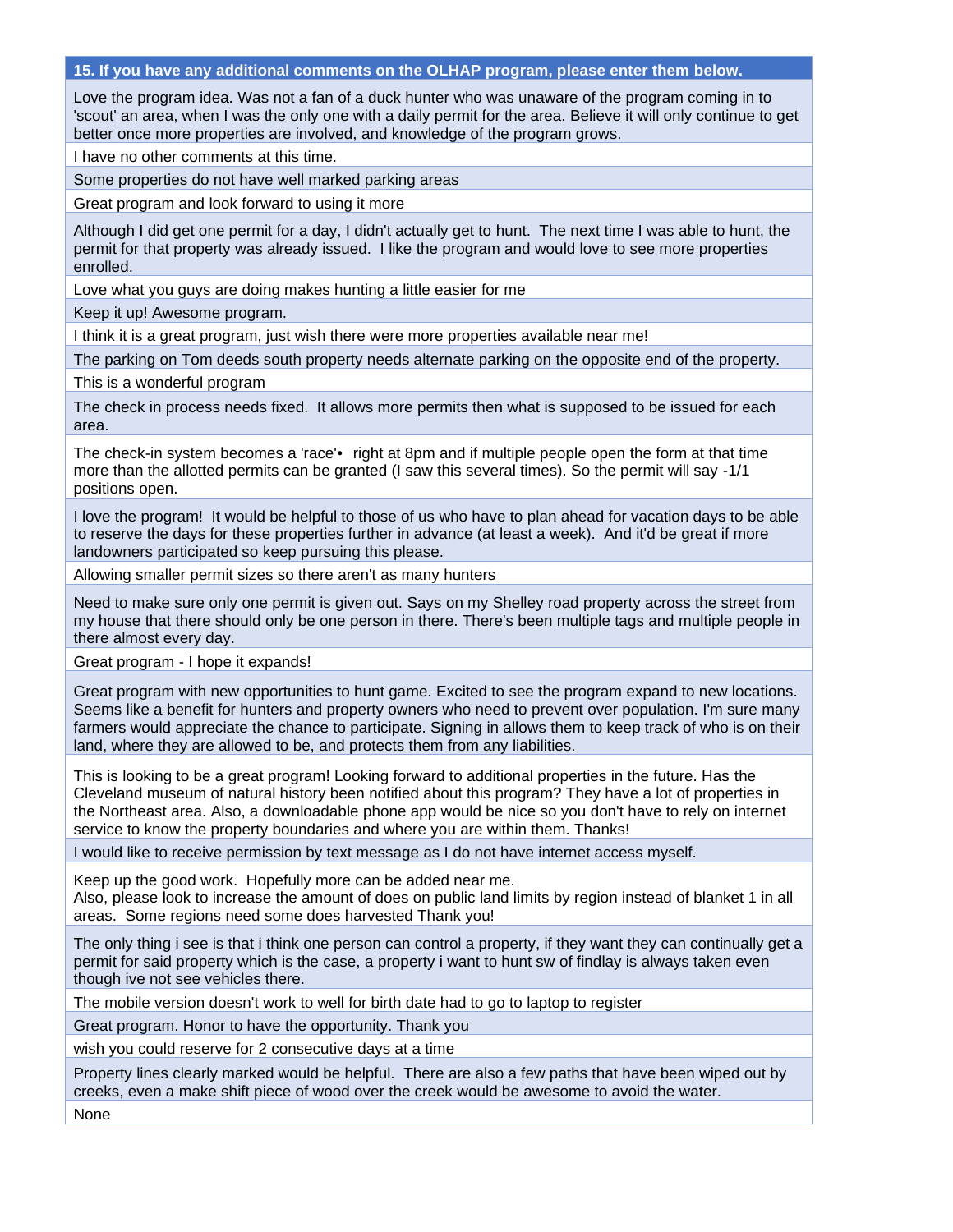I wish there was an app that I could access OLHAP.

Just happy to have more opportunities to hunt on property that I wouldn't have access to otherwise keep up the good work

This i a wonderful program. I normally hunt public land, for finding private has become hard to find. I got my 9 year daughter in to hunting a couple years ago and being able to access private land, given that its big enough, I can get permits for both of us and I feel safer knowing there isn't over crowding.

I love the program!! Great idea!! I wish the property I was using was able to be gun hunted it's very hard to hunt 43 acres of tall grass with a bow!! I understand why guns are not allowed though. If you guys ever need help in Auglaize co. Contact me !! I love the outdoors

A few of the properties I hunted the parking could have been marked better. I was nervous being a guest on someone's property I didn't want to park in the wrong spot.

Clarification on allowing youth to tag along on properties with only enough acreage for one permit is necessary. I'd have enjoyed taking my 4 year old squirrel hunting and scouting for deer on one of the properties but didnt due to her not being listed on the permit.

If you can figure out why I can't log back in to hunt please contact me erichutchings357@gmail.com

This is an amazing opportunity. The property I hunted in Columbiana County was amazing. Saw a great number of deer and was just grateful to be in the woods again as I had filled 3 tags in portage county and had a remaining management tag. I did not get to fill that tag but this awesome program allowed me the opportunity to continue my season. Thank you for all you do for our amazing wildlife

I already expressed my thoughts to Justin H., but I love the idea of the program, and the property I hunted was gorgeous. I am concerned that since the parking lot is far from most of the prime hunting area, that there will be crop damage to the farmer's field, due to hunters passing through. Perhaps a marked trail would be idea until the soybeans are harvested. I would hate to lose this property due to crop damage by hunters. I look forward to more properties being added.

I love this program. It's given me the opportunity to hunt some properties close to me with a lot less pressure. I'm very excited about this program

Need land closer to me to hunt.

1 day on a property I've never seen is not worth the drive.

No hunting on game week needs to be printed clearer on the application process. While landowners road hunt and hunt from the back of the vehicle and nothing is done by dnr officer

Really enjoyed getting to hunt property that had an abundance of game but I felt there were too many people in a small area. Rather see 1-3 people have really good hunts that aren't ruined by others than 6 people who fight for spots. Over all a solid program.

None

More hunter per acre than most public I've hunted.

Great program for people that struggle to find private property to hunt. This is an excellent program. Hope it carries on for years to come. And a big thank you to the land owners that offer their property for this program.

Love that this program exists. Gives more opportunity for those with limited access to places to hunt. Hope to see more properties available in the future :)

More land please and make sure land owners know it's been permission given.

I would also like to see it become available to access these properties for more than one day at a time it would be nice to be able to enter at least 3 days in a row because it takes time to find deer an figure out where to set up just a thought I hope this program countiues to flourish!

#### Great Program!

This is a great program, esp. for hunters who don't have access to private land. I found the application process easy to use and was surprised at the size of the land I hunted on. I hope more private land can be secured through OLHAP and that funding can be secured to make the program an annual option. I would be willing to pay more for my license in order to fund OLHAP.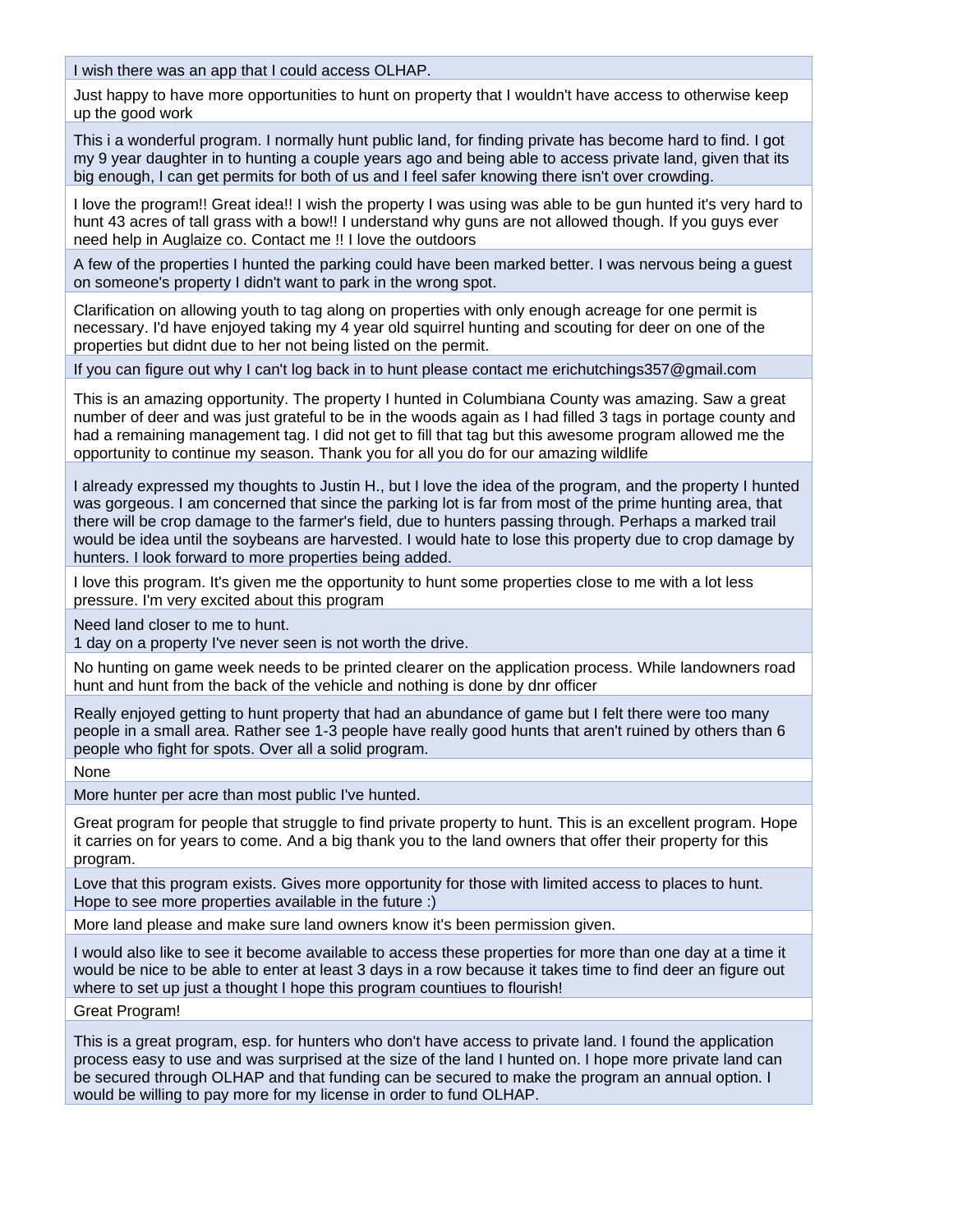The application process is very easy, the property lines were well marked on the property I hunted. If I could make one change it would be adding a checkout/check in process so that applications open back up when I'm not on the property. If I only hunt in the morning it's unfair that I reserved the permit for the whole day and take away another hunter's evening opportunity.

I did request a permit and printed a permit, however was unable to actually hunt

I think its a great program that will give many people more opportunity to hunt some different properties!

Absolutely love the OHLAP program. Gives hunters the opportunity to hunt property and manage population where they otherwise would not be able to. Also, reduces pressure on a day to day basis. Would love to see an increase in amount of properties. Only concern is with unethical hunters not following the agreed upon rules, such as taking vehicles deep onto the property.

None

I love the program. Thank you to everyone involved in it. I have noticed that some properties do not have parking identified on the maps. Will that change?

I loved the OLHAP registry, it's much better than Michigan's. I will say there were a lot of rules that were not being followed at the Niss-Waterfall Land. There were multiple tree stands, feeders, and cameras on the property.

Love the OLHAP program. Thanks so much. It is awesome to have so much land to hunt without the pressure.

But, ...checking in is usually a difficult process. It doesn't work from a MAC at all (problems with the script?). When you try on Mobile, the date of birth usually doesn't come up, and you don't have enough time to scroll back to 1972. Also, more than three minutes are needed.

You need to try get property in Athens County.

With the way the hunting industry has changed over the years, especially in Ohio, it is difficult for hunters to gain access to other areas outside of the ever dwindling public hunting grounds. This program gives normal middle class hunters the ability to experience a "lease for a day."• I hope to see this program grow as time progresses! Great job by the ODNR and thank you to all the participating landowners.

Very excited about this program I honestly was to the point of throwing in the towel for hunting due to no public property close to me. With the OLHAP program I can hunt somewhat close to where I live and not be in a crowded area.Really appreciate this program.

There was one time when another hunter was on the property while I was hunting. I had it reserved for that day. This was the Nye property in Seneca Co near New Riegel. Other than that the program was very nice. Pulling up my birth date year on the ODNR website was difficult at times. Thank you for the initiating the program.

Could use more property closer

Would love to see lots more properties in central Ohio!

I would like see that when you get a permit on OLHAP land that you get more than one day. Maybe at least 3 days with every permit. One day is not enough time to hunt the property in my opinion.

Would like to see some that allow gun

Please find more properties around south west Ohio

Good property will be back

Love the idea, only Problem I've had is running into other hunters while I'm in the stand On smaller properties, it would Be nice to limit each property to 1 person to eliminate that up to a certain size of property but understand on some of the 1000 acre lots a couple guys wouldn't do much harm

Would be nice if you could hunt with a firearm during firearm season. And would be a lot easier if you could get a permit before 8pm day before the hunt. Get more property's please :)

It would be nice if we were able to use guns for deer during gun week. Even if restricted to shotgun only.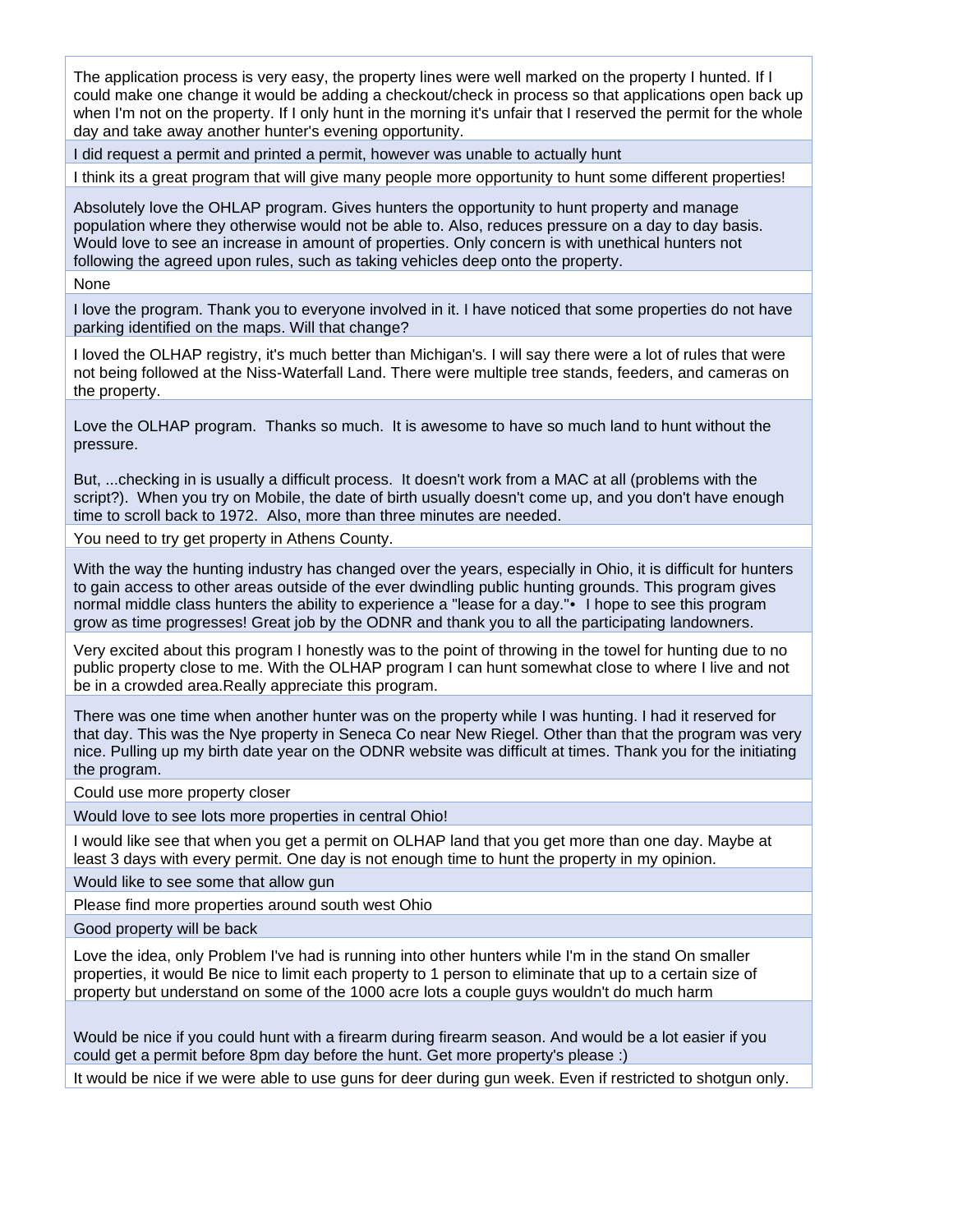Sorry I was unable to hunt the day as planned. Feel guilty taking up a spot someone else could have used.

I love that ODNR is developing this opportunity!

Great job !!! Thank you

Access from parking area was very very steap and dangerous

The only thing I would change is that some property is only a one person property and I hunt with my son and we would like to hunt together sometimes.I really love this program though. Its a great idea. Thanks

would be nice to let a partner hunt with you,i would go more if I had a someone else with me.

Very thankful to the land Owners to open up their land and OLHAP for creating these opportunity. I am personally only upland hunting so it would be nice if there was a current description of the cover, one of the properties that I went to hunt was completely mowed with a thin line of cover along a creek. Again I am truly grateful to have this program, hopefully we can continue to add more properties. Thank you

If like the check in prices to have it so a person can type in their birthday. It takes almost 3 minutes to scroll back to my birthday

I wish they're closer to me on the southwest side of Ohio

I live in Shreve, Ohio Wayne County and would like to see private hunting areas closer to where I live. Me and my hunting partner have sit for days sunrise to sunset on Public lands and Ashland county parks and see either one or no deer. I am very grateful for this program. The closest place we have tried is the Niss waterfall preserve, saw 4 deer and plan to go back. Thank you.

Great program, will utilize it more often in the future.

The Gass Rd property in Richland county needs parking access on the south end of the property.

I really loved this program because it allows me, as an inexperienced hunter, to learn about hunting in a quiet land with a limited number of hunters around.

I can learn from different locations near me an choose the one that best fits my needs.

I appreciate all the organization going into this OLHAP program.

Thank you very much, it was a great experience.

It would be nice to get ahold of the land owner to ask for permission to hunt without applying to OLHAP.

list only land that at least has a chance to hold game

Thank you for exploring new avenues of providing access and opportunities.

During the permit submission process it is sometimes unclear what day you are signing up for. If there is a way to better explain the day you are actually able to request that would be great. For example, there was a day where there were permits available on a day even around 12 noon that day. In trying to get a permit to hunt that evening I was only able to get a permit for the following day. My issue is just that it can be hard to distinguish if you are even allowed to get a permit during the same day you wish to hunt. The confusion came after I was able to sign up for the next day but it was well before 8pm

Just scouted as i heard about land to late in season. Look forward to next year. This really helps guys like me. No land.

The program has been a great program to diversify hunting tactics as well as experiencing a new area to hunt , I did harvest a great buck hunting a OHLAP property that I would be willing to share

Access is key especially with limited hunts for whitetail deer. It would be nice to be able to access the property keeping the wind in mind.

Only things I can think of lol hat would of made using OLHAP land a bit more comforting is have some sort of sign for designated parking

I attempted to sign up for a property and it kept erroring after submitting. It was something that was "office use only". This may have been during November. I LOVE this program and wish there were properties closer. I thank every private landowner enrolling in this program. It is a great public-private partnership.

I would like to see additional properties added on the program close to me.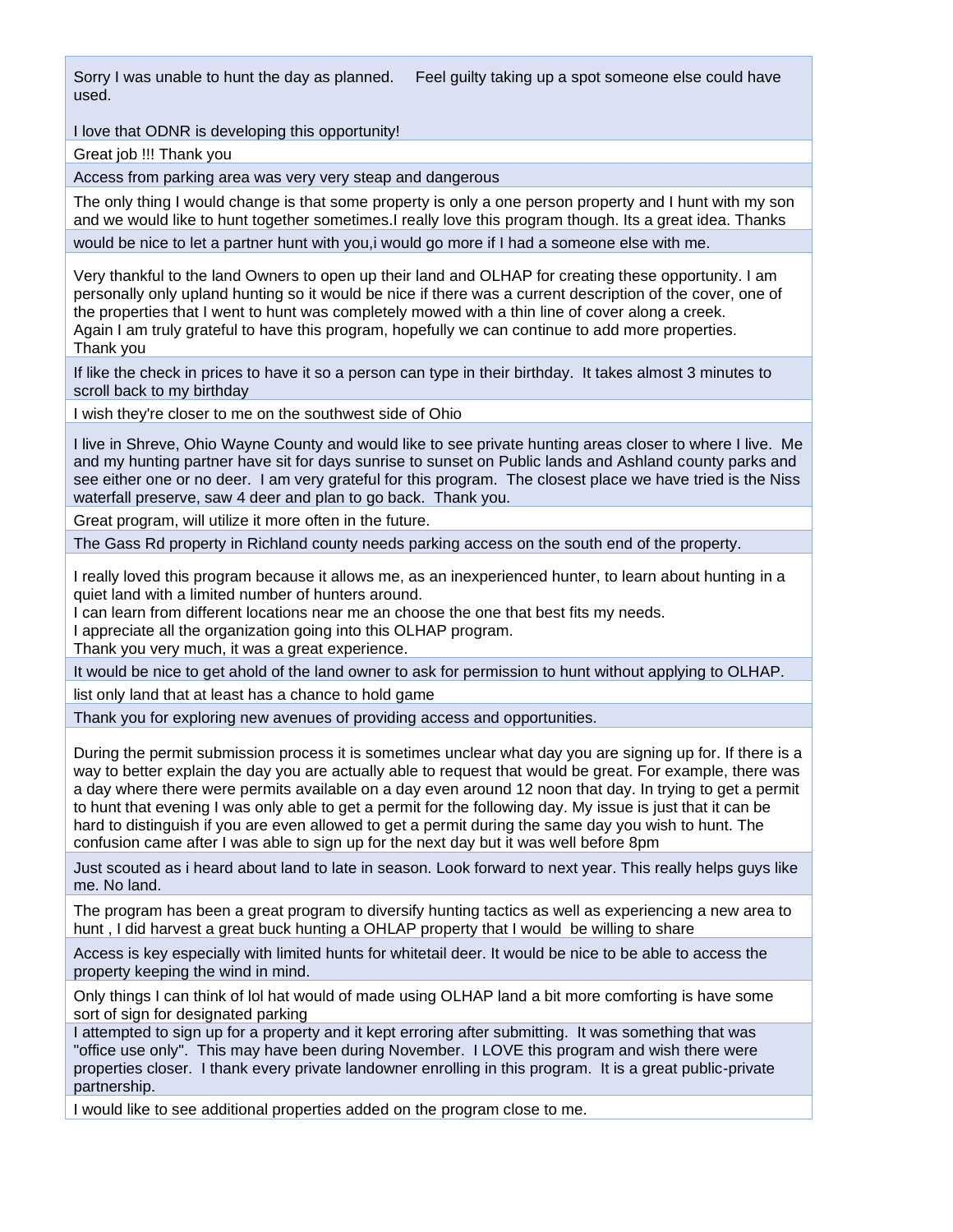More info posted about possibility of owners hunting/allowing others on property that would be great. 1 location has things legal for private hunting but not olhap hunting, so not sure if it's old and abandoned, being used by private hunters allowed or if it's olhap hunters breaking rules. Also had more than 4 people on location wasn't sure if they were allowed via private owner or not. Just better to know if possible

The owner of Swetnam Property thinks that only bow hunting is permitted. I was hunting small game and was asked to leave because I had a shotgun. I readily agreed but that day for hunting was squandered.

Time will tell but the program looks promising

It would be nice to be able to accompany my youth hunter on olhap property that only allows for one permit.

The OLHAP land that I accessed was great it could use another parking area to allow access to disabled hunters such as myself and others. But my overall experience was great and I love the program keep up the great work and looking forward to seeing other property owners join the program to allow access to hunters.

Parking spots needed some gravel

would be nice to have the land owner's phone number, more properties would also be nice!

Appreciate the opportunity and am looking forward to utilizing the program again in the future.

I was harassed by adjacent landowner claiming it was his land and I wasn't supposed to be on there. In fact he pointed a rifle w scope and aimed it a a decoy set up and I yelled don't shoot.

Marked parking area on one property was not accessible.

Great program

N/A

Signage could be a little better

Check in website is not user friendly at all. Tried putting my birthday in but I had to swipe to the year I was born.

Thank you for the a great experience

I think the program is great! I do wish there were more properties to hunt in the north east corner of the state. I certainly saw more game on the OHLAP property I hunted than I did on the public hunting grounds I hunt.

I love the idea of this program and would like to see it expanded if possible. Also I'm currently unable to get a permit for a property that on the map appears enrolled in union county. Hoping this can be resolved.

Property appears to be severely over hunted with treestands and feeders everywhere. No rabbit, squirrel or deer were seen when small game hunting the property with trained dogs.

Great program! Sure hope this program continues and expands. It will give so many hunter's amazing opportunities we could never have.

It would be nice to be able to take a child or apprentice hunter with you without having to get them a permit also.

I hope the program continues

 Would really like to see additional properties in the area added next year. Will help spread the word where and when I can.

A parking permit to leave in the car when parked at the OLHAP property might be a good idea.

Allow someone to accompany the hunter. My wife likes to walk with me and doesn't have a customer number.

Would be nice to be able to gun hunt

Keep working to secure more properties.

I really enjoy the new program. I hope to see more areas to hunt from this program in the future that are closer!

I think this is an great opportunity for us hunters.